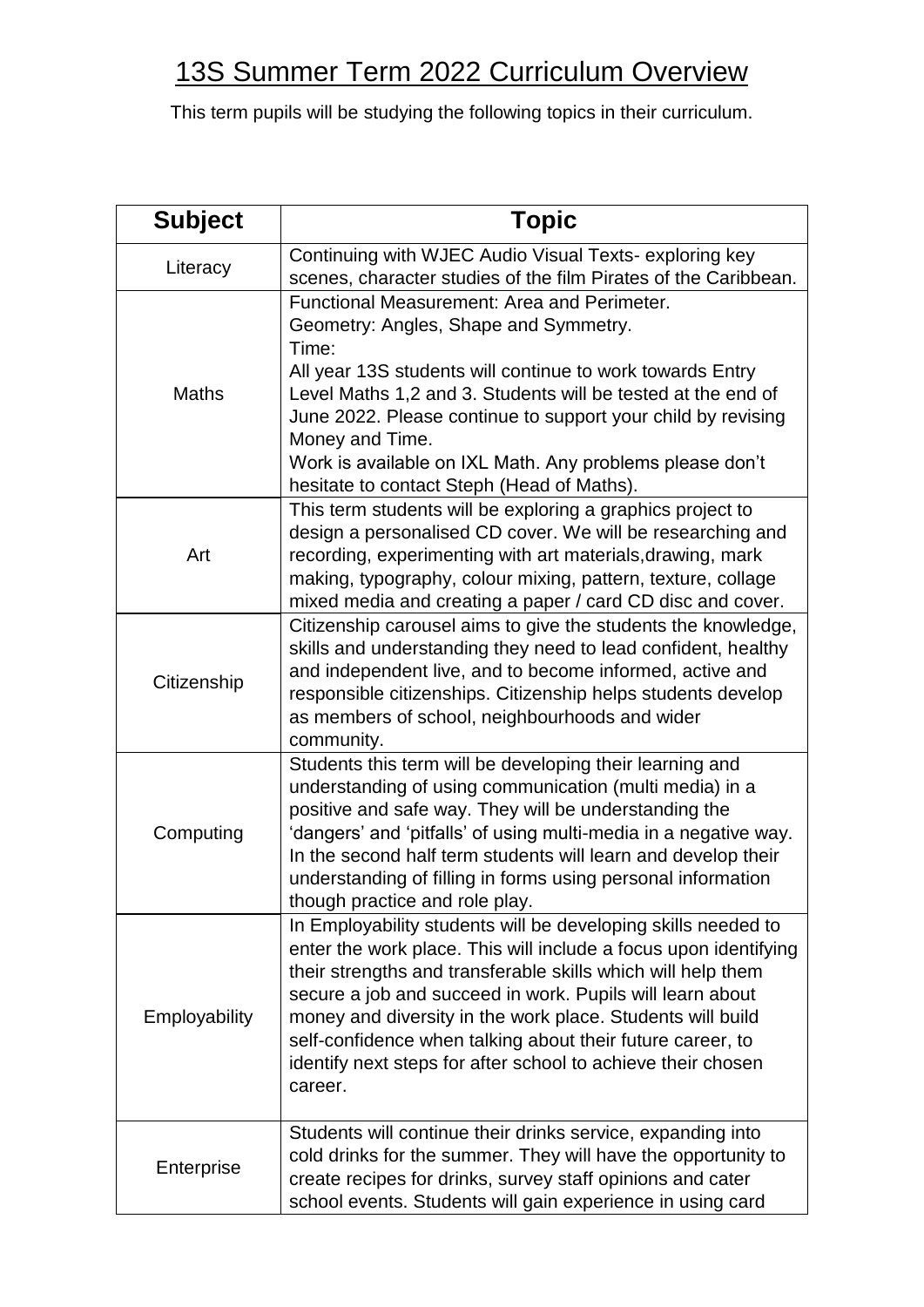## 13S Summer Term 2022 Curriculum Overview

This term pupils will be studying the following topics in their curriculum.

|              | readers and handling money, and at the end of the year we<br>will assess profit made and the successes of the whole year.                                                                                                                                                                                                                                                                                                                                                                                                                                                                                                                                        |
|--------------|------------------------------------------------------------------------------------------------------------------------------------------------------------------------------------------------------------------------------------------------------------------------------------------------------------------------------------------------------------------------------------------------------------------------------------------------------------------------------------------------------------------------------------------------------------------------------------------------------------------------------------------------------------------|
| Gym          | Students will continue to take part in using the fitness<br>equipment, recording & analysing.<br>Students will continue to learn about understanding the body<br>and health basic knowledge – accurately locating and naming<br>major organs, muscles and explaining in some detail how the<br>body feels during/ reacts during exercise.                                                                                                                                                                                                                                                                                                                        |
| Life Skills  | <b>Learning basic sewing skills</b><br>Students will be able to prepare for sewing.<br>Students will be able to sew using a basic stitch.<br>Students will be able to review the stitch.<br>Doing own laundry<br>Students will be able to identify a reason for washing clothes.<br>Students will be able to sort clothing into light and dark<br>colours.<br>Students will know the sequence of events for using a<br>washing machine.<br>Students will know what to do when the machine has<br>finished.<br>Students will be able to dry the clothes<br>Students will be able to put washing away.<br>Term 3 subject is 'Melody'. Students have so far covered |
| <b>Music</b> | 'Rhythm and Beats' in term 1 and 'Chords and playing as a<br>Group' in Term 2. This term, students will be concentrating on<br>using individual notes to both improvise freely and learn<br>structured famous tunes. They will use a combination of<br>virtual electronic simulated instruments plugged into the class<br>PA system as well as keyboards, guitars, xylophones and<br>even a theremin (think of the Doctor Who theme song). They<br>will also use a colour code system in order to begin reading<br>music and follow structure.                                                                                                                   |
| <b>PSHE</b>  | Living in a Wider World<br>Students will be studying different forms of Media and their<br>roles in our life. Students will talk about digital resilience and<br>realise that not information seen is true.<br>Students will explore the role of the internet in everyday life.<br>Know how to use internet safely to communicate with others<br>and to recognise things appropriate to share and things not to<br>be shared online.<br><b>Healthy Life Style - It is my body</b><br>Students will be describing some imagines of young people in<br>magazines. Compare them and state what possibly motivate                                                    |